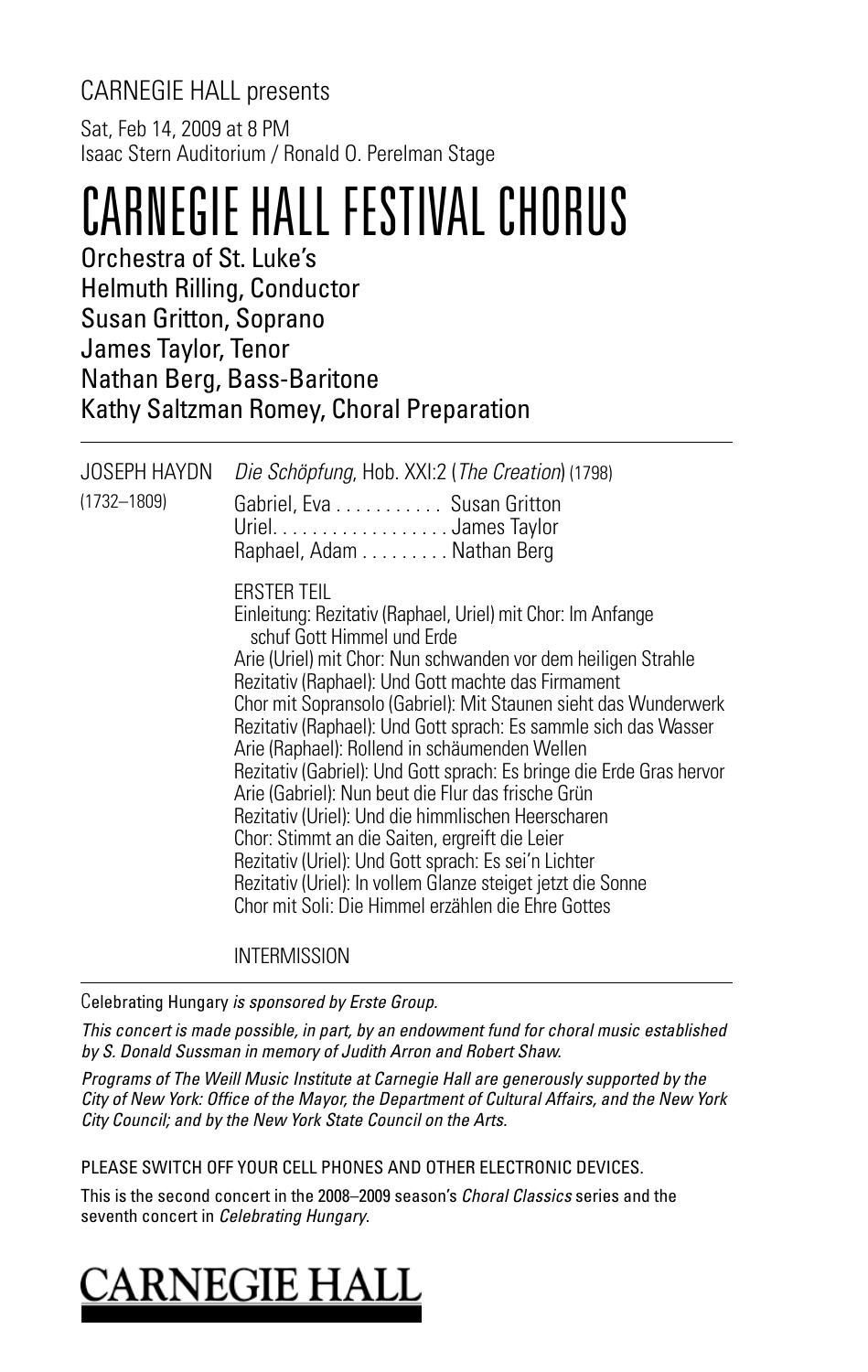#### ZWEITER TEIL

Rezitativ (Gabriel): Und Gott sprach: Es bringe das Wasser Arie (Gabriel): Auf starkem Fittiche schwinget sich der Adler Rezitativ (Raphael): Und Gott schuf grosse Walfische und ein jedes Rezitativ (Raphael): Und die Engel rührten ihr' unsterblichen Harfen Terzett (Gabriel, Uriel, Raphael): In holder Anmut stehn, mit jungem Grün Chor mit Soli (Gabriel, Uriel, Raphael): Der Herr ist gross in seiner Macht Rezitativ (Raphael): Und Gott sprach: Es bringe die Erde hervor Rezitativ (Raphael): Gleich öffnet sich der Erde Schoss Arie (Raphael): Nun scheint in vollen Glanze der Himmel Rezitativ (Uriel): Und Gott schuf den Menschen Arie (Uriel): Mit Würd' und Hoheit angetan Rezitativ (Raphael): Und Gott sah jedes Ding, was er gemacht hatte Chor: Vollendet ist das grosse Werk Terzett (Gabriel, Uriel, Raphael): Zu dir, O Herr, blickt alles auf Chor: Vollendet ist das grosse Werk

#### DRITTER TEIL

Orchestereinleitnung und Rezitativ (Uriel): Aus Rosenwolken bricht Duett mit Chor (Eva, Adam): Von deiner Güt', o Herr and Gott Rezitativ (Adam, Eva): Nun ist die erste Pflicht erfüllt Duett (Adam, Eva): Holde Gattin, dir zur Seite Rezitativ (Uriel): O glücklich Paar, und glücklich immerfort Schlusschor mit Soli: Singt dem Heren alle Stimmen!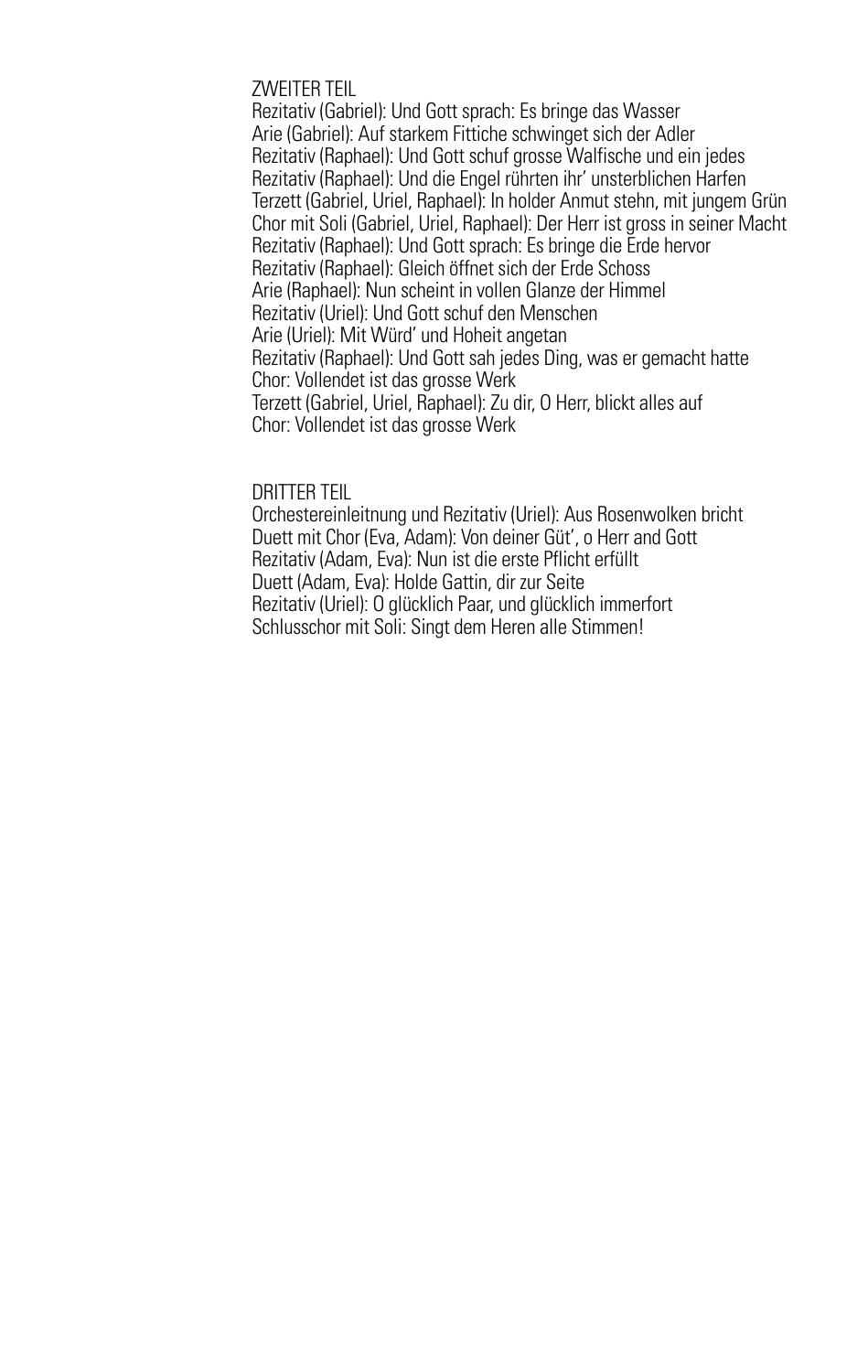Next in Choral Classics STERN/PERELMAN

Fri, May 15, 2009 at 8 PM

## **STAATSKAPELLE RFRIIN**

Pierre Boulez, Conductor Eberhard Friedrich, Chorus **Director** Christine Brewer, Soprano Adrianne Pieczonka, Soprano Sylvia Schwartz, Soprano Michelle DeYoung, Mezzo-Soprano Jane Henschel, Mezzo-Soprano Stephen Gould, Tenor Hanno Müller-Brachmann, Bass-Baritone Robert Holl, Bass Westminster Symphonic Choir Joe Miller, Conductor The American Boychoir Fernando Malvar-Ruiz, Music **Director** 

MAHLER Symphony No. 8 in E-flat Major

**Perspectives: Daniel Barenboim**

## Enhance your concert experience at carnegiehall.org

## Online program notes

Click "Learn More" from the calendar.

## Online glossary of musical terms

Visit carnegiehall.org/ glossary.

Encores performed

Click "Learn More" from the calendar.

Bank of America is the Proud Season Sponsor of Carnegie Hall. Continental Airlines is the Official Airline of Carnegie Hall. 96.3 FM WQXR is the Media Sponsor of this event.

Steinway is the official piano of Carnegie Hall.

Carnegie Hall is owned by the City of New York, which contributes public funds to its maintenance and improvement, and is operated by the nonprofit Carnegie Hall Corporation.

This concert is made possible, in part, by public funds from the New York State Council on the Arts and the New York City Department of Cultural Affairs.

The Zankel Hall Gift Shop kiosk was made possible through a generous donation from Macy's and Bloomingdale's.

The high-definition television screens located throughout Carnegie Hall have been generously donated by Sony Corporation.

Carnegie Hall gratefully acknowledges Ricola's donation of cough drops for the 2008–2009 season. Concertgoers can find the Ricola cough drops in designated areas throughout the Hall.

Management for Helmuth Rilling: Opus 3 Artists 470 Park Avenue South Ninth Floor North New York, NY 10016

Management for Susan Gritton: Askonas Holt Ltd. Lincoln House 300 High Holborn London **WC1V 7.IH** 

Management for James Taylor: Colbert Artists Management Inc. 111 West 57th Street New York, NY 10019

Management for Nathan Berg: IMG Artists Carnegie Hall Tower 152 West 57th Street, Fifth Floor New York, NY 10019

The photographing, sound recording, or videotaping of any performance, or the possession of any device for such documentation inside the Hall without the written permission of the management, is prohibited by law. Offenders may be ejected and liable for damages and other lawful remedies.

The use of cellular phones inside the Hall is strictly prohibited. Please turn off the electronic signals on watches or pagers during the concert.

Photos: Rilling by Michael Latz, Gritton by Tim Cantrell, Taylor by James Farber, Berg by Nathaniel Curtis.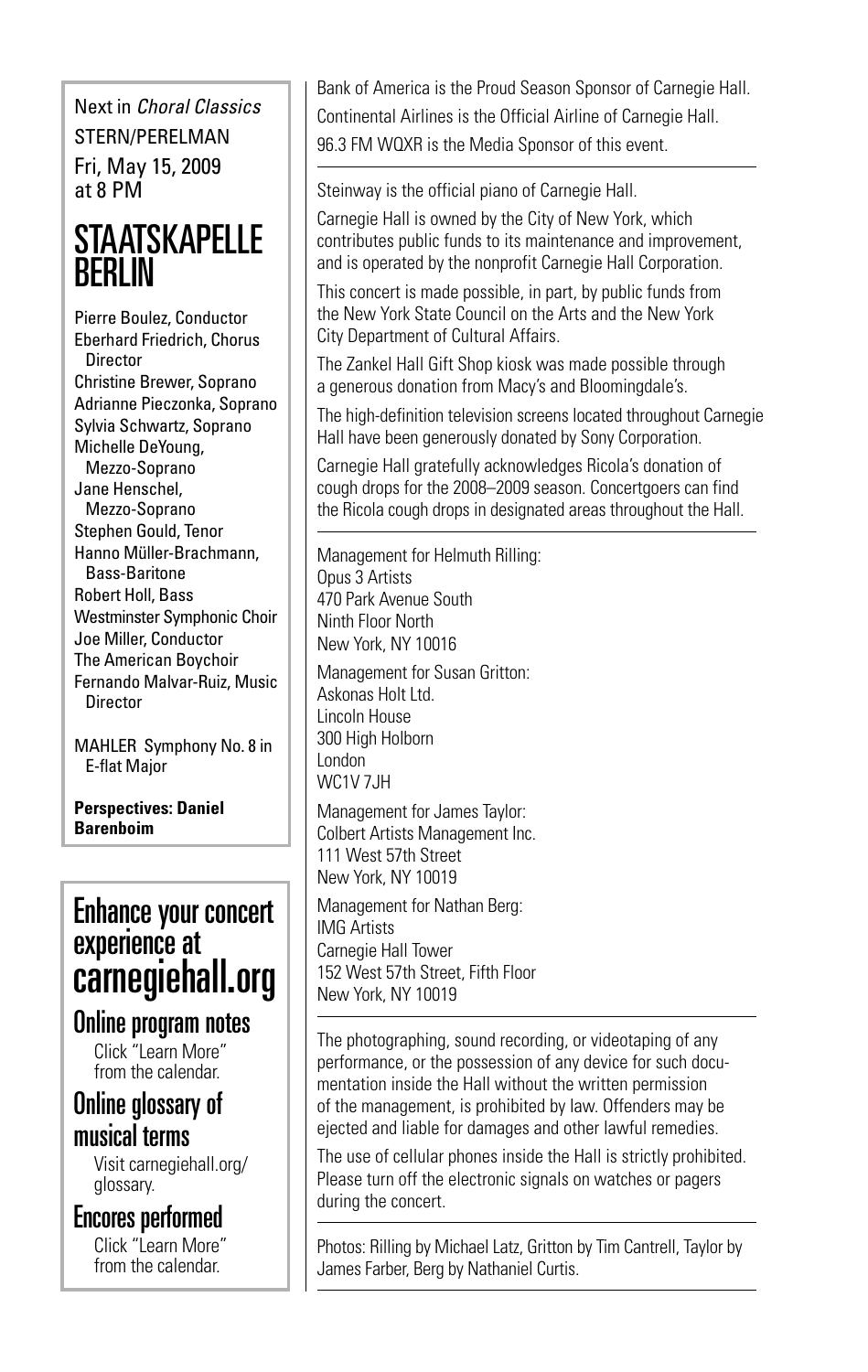## **CARNEGIE HALL salutes**

## **Bank of America**



**Season Sponsor**

We are proud to recognize Bank of America for its generosity and dedication as Carnegie Hall's Season Sponsor since 2005.



Bank of America Cardholders save **10% on tickets to Carnegie Hall** presentations during the 2008–2009 season.

Visit **carnegiehall.org/bankofamerica** for details and restrictions.

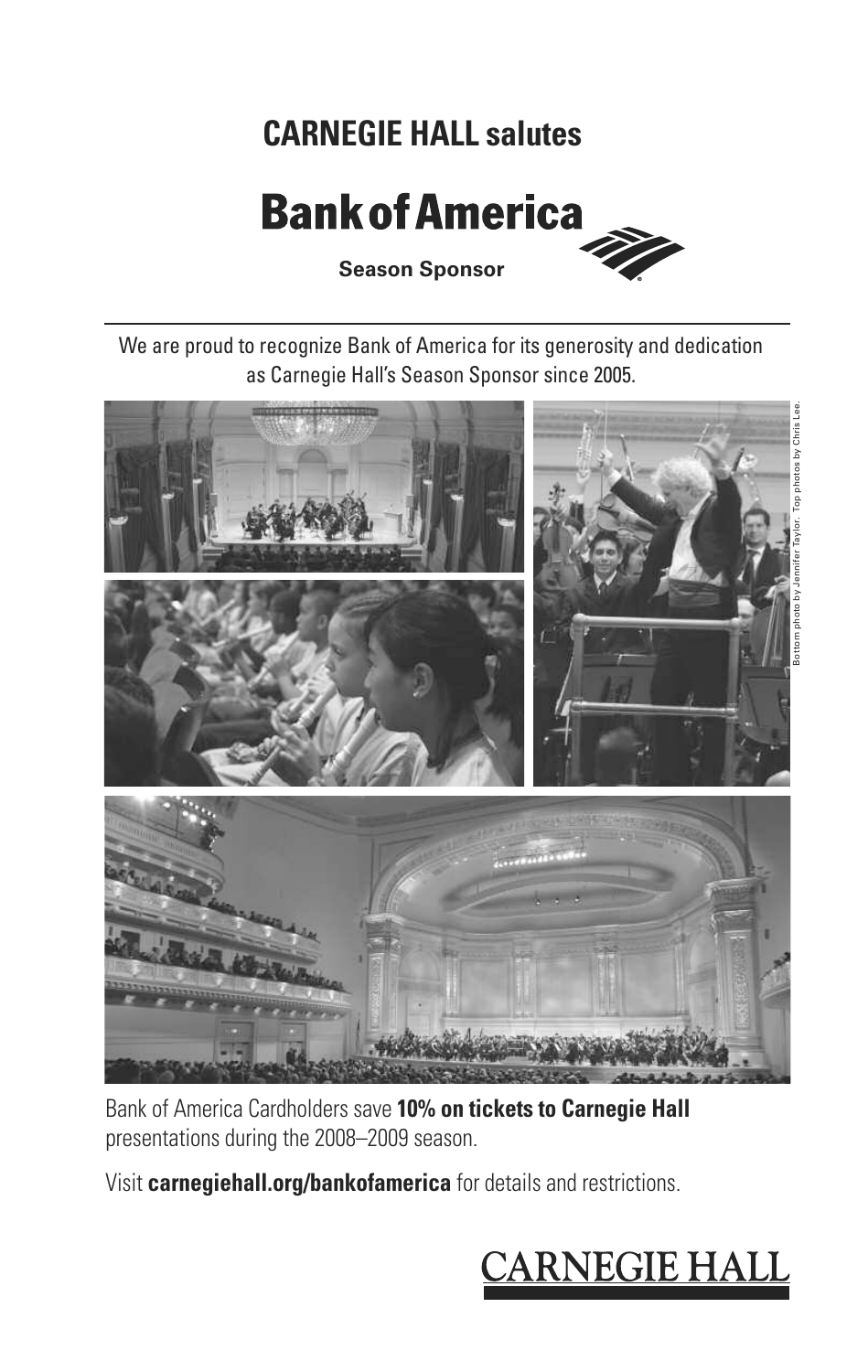# About Professional Training Workshops

Dear Friends,

Welcome to the 2008–2009 season of the Professional Training Workshops of The Weill Music Institute at Carnegie Hall!

These weeklong, tuition-free experiences offer a special opportunity for young musicians to explore many aspects of musical life. Participants delve into repertoire, gaining the tools needed to nurture their artistic vision by working side by side with artists of the highest caliber. These participants learn ways to communicate and connect with audiences, building a sense of community to last throughout their careers.

In this workshop, a choir of 60 singers explores Haydn's Die Schöpfung (The Creation) with German conductor Helmuth Rilling and choral preparer Kathy Saltzman Romey. This workshop also features vocal and conducting master classes, which give four conductors and six singers the opportunity to work on selected recitatives and arias from The Creation with Helmuth Rilling and tenor James Taylor. The week culminates in a performance with Rilling leading the Carnegie Hall Festival Chorus, comprising the workshop participants, as well as the Orchestra of St. Luke's, soprano Susan Gritton, tenor James Taylor, and bass-baritone Nathan Berg.

We hope you will join us for this and other Professional Training Workshop events throughout the spring season with master artists Zakir Hussain, Osvaldo Golijov, and Dawn Upshaw. Please visit carnegiehall.org/workshops for more information.

We celebrate and admire the dedication of these young artists, and hope they inspire you to investigate and pursue your own passions. Sincerely,

Sarah Johnson Director of The Weill Music Institute

The Weill Music Institute creates broad-reaching music education programs, playing a central role in Carnegie Hall's commitment to making great music accessible to as many people as possible. Education programs are woven into the fabric of the Carnegie Hall concert season, with opportunities for preschoolers to adults, new listeners to emerging professional musicians. With its access to the world's greatest artists and latest technologies, The Weill Music Institute is uniquely positioned to inspire the next generation of music lovers, nurture tomorrow's musical talent, and shape the evolution of music education itself. The Weill Music Institute annually serves over 115,000 children, students, teachers, parents, young music professionals, and adults in the New York City metropolitan area, across the United States, and around the world.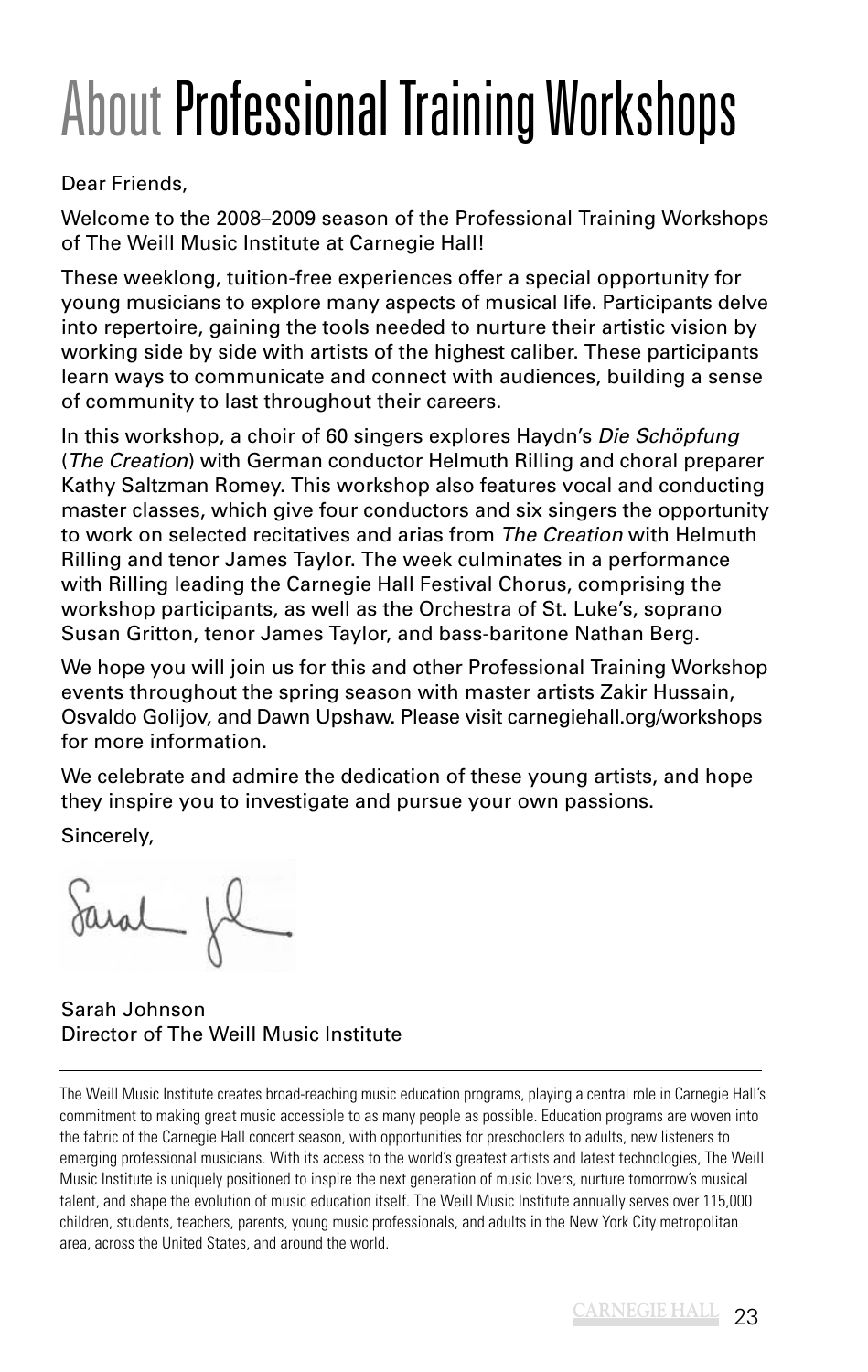# **The Program**

## **JOSEPH HAYDN** (1732–1809) **Die Schöpfung, Hob. XXI:2 (The Creation)**

Haydn returned to Vienna in the late summer of 1795 from his wildly successful tour in London, a cultural hero. Like Handel 50 years earlier, Haydn was exalted by a new, modern public whose character was more heterogeneous than it had ever been before. Haydn was asked by a group of Viennese nobles to write the music for the creation of the world, an oratorio loosely based on the book of Genesis. Public concerts had political as well as artistic purposes and The Creation was conceived as a statement of Germanic identity in an atmosphere charged with the uncertainty of the French Revolutionary Wars. It must not be forgotten, however, that Haydn and the public, for that matter—had an emotional engagement with the themes of this oratorio, and that The Creation was the work of a very devout man who felt a personal, heartfelt connection to the Transcendent like never before.

The Creation is the first great oratorio since those of Handel. In England, Haydn had become acquainted with these immensely popular oratorios, the experience inspiring The Creation's dimensions: The sizes of

the orchestra and chorus alone were gigantic even by today's standards (approximately 200 performers). Yet Haydn's innovations had little to do with size; while the earlier aesthetic consisted in the contrasting of instrumental masses, Haydn reached dramatic expression in this oratorio by achieving an orchestration hitherto unknown. One would think that with his Symphony 104, he would have said his last word on orchestral style, and that after so many works for that medium he had exhausted his possibilities. But no—as the astonishing orchestral prelude that depicts chaos shows, Haydn had more to say.

The prelude entitled "Representation / Idea of Chaos" strikingly exhibits this extraordinary feeling of color: It is a representation of the disorder of the universe, achieved by superimposing ambiguous intervals to create the sensation of the absence of harmony. This ingenious portrayal is stupefying, both sonically and symbolically, for the absence of harmonic identity or direction is like the "absence of being" itself. Not only is the prelude formally amorphous—no matter what some theorists declare—but it is also

## Performance time: approximately 115 minutes

Composed in 1798, The Creation received its Carnegie Hall premiere on November 30, 1894, with the Oratorio Society of New York and the New York Symphony Orchestra, with Walter Damrosch, conductor; Lillian Blauvelt, soprano; Charles Herbert Clarke, tenor; and Emil Fischer, bass.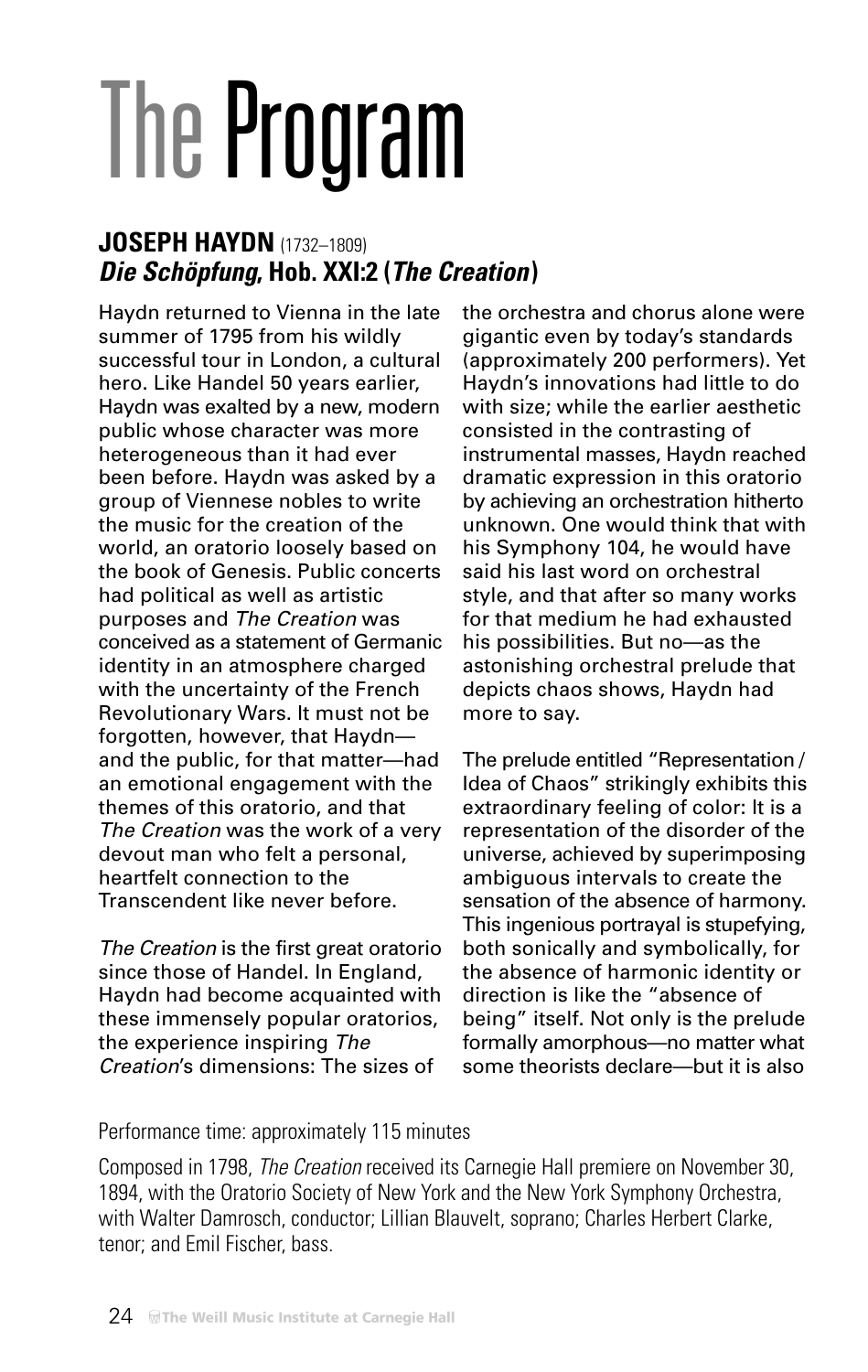a tour de force of coloristic effects, with the woodwinds and heavy brass (three trombones) tearing the somber canvas with strident colors.

After the prelude, the archangel Raphael intones Genesis's first words, and with "And then there was Light" the chorus explodes in a radiant C-major chord—the first real key of the piece. The chroniclers of the first performance reported that "when Light broke forth for the first time, the enchantment of the electrified Viennese was so profound that the performers could not proceed for some minutes." It can be easily imagined what a profound impression—how ultra-modern in its day—this masterwork must have had on its first audience.

The first part of the oratorio focuses on the first to fourth days of creation (the conception of light, land and sea, heavenly bodies, and plant life). The whole work is structured as a succession of a recitative using Genesis prose, a commentary set as an aria or ensemble, another recitative, and a choral hymn of praise. The third section (**n. 3**), presents different aspects of nature: flutes and clarinet depict lightning, and strings and drums, thunder; violins drop rain in triplet figures, ending in wintry snow. **N. 4** follows this picturesque scene with a soprano solo and chorus praising the firmament's stars and the second day. **N. 5** depicts the separation of earth from water. A very dramatic solo bass aria in D minor follows (**n. 6**); the strings interpret the turmoil of the mountains emerging from the ocean; as the plains and meadows are stretched, the tension eases and the aria ends placidly, introducing a pastoral character. **N. 7** is a celebrated coloratura aria for the soprano who announces the delights of planting the earth's green. Orchestral color is again a prominent feature in this aria, which has some exquisite woodwind writing accompanying the voice. The big chorus, "Awaken the Harp" (**n. 10**), follows with some striking polyphonic effects: The basses begin a fugal theme, worked up through the voices until a pause followed by an ecstatic conclusion. Two more recitatives continue the story of The Creation, illustrating with particular brilliance the rising of the sun. The final chorus (**n. 13**), "The Heavens are telling the glory of God," concludes the first part of the oratorio with all three soloists joining the chorus and orchestra in a glowing C major chord, as if the whole remainder of the first part were a sort of reverberation of the initial "and then there was Light."

The fifth and sixth days (the creation of animals, birds, fish, and man and woman) constitute Part II of the oratorio. The first aria (**n. 15**) reveals a beautiful example of instruments painting the awakening of bird life; the clarinet depicts a lark's song, and the bassoon the cooing of the dove; the aria reaches its climax with the flute's intonation of the nightingale's song. It should be noted that in 18th-century music, tone painting is the outcome of inherent musical expression and not an aesthetic for its own sake. This is especially true in the sections that follow. In **n. 16**, God himself speaks and commands that all creatures "be fruitful and multiply." Scored solely for violas, cello, and bass, this accompanied recitative is astounding for its unprecedented orchestration, unmatched until the end of the 19th century; the incredible bronzed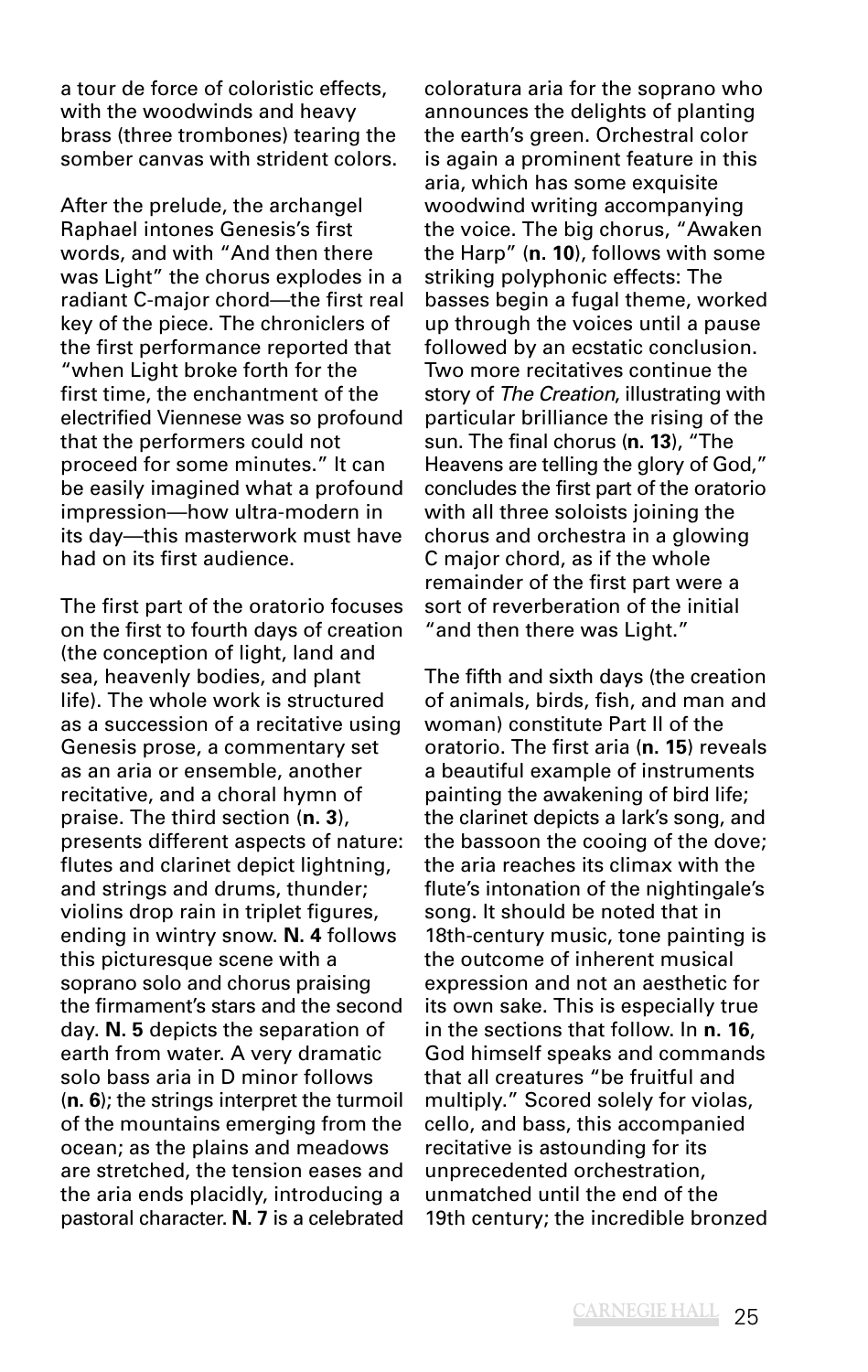hues of the accompaniment are achieved by having divided parts for each of the lower string sections—a technique not to be exploited again until Richard Strauss's Metamorphosen. The next two trios (**n. 18** and **19**) are further hymns in praise of God, while **n. 23** and **24** describe the creation of the first man.

Part III abandons the Bible; this cantata, devoted to Adam and Eve, is introduced by a broad largo set in the radiant key of E major (**n. 29**). Nothing could have been more happily conceived than the melody given to the flutes describing the young morning in the Garden of Eden. A short recitative expresses the wonders of paradise. Adam and Eve sing the following two duets (**n. 30** and **32**), presenting an idyllic

picture of perfect joy, the latter a melodically inspired duet of deep feeling. The conclusion of the oratorio is essentially a canticle in which all of the musical voices join in a gigantic fugue. The most virtuosic and brilliant chorus of The Creation fittingly occurs at the end of the work. Haydn counters the text ("The Lord is great, His praise shall last for eternity") with melismatic passages on the word "Amen," which, in turn, is woven into the fugal subject of the coda in countless rhythmical conduct. In striking contrast to the beginning of the work, the harmonic identity is firm, almost self-evident, to ground unequivocally the work from a primordial, undistinguishable mass to a new world of self-conscious apprehension.

#### —Cody Franchetti

© 2009 The Carnegie Hall Corporation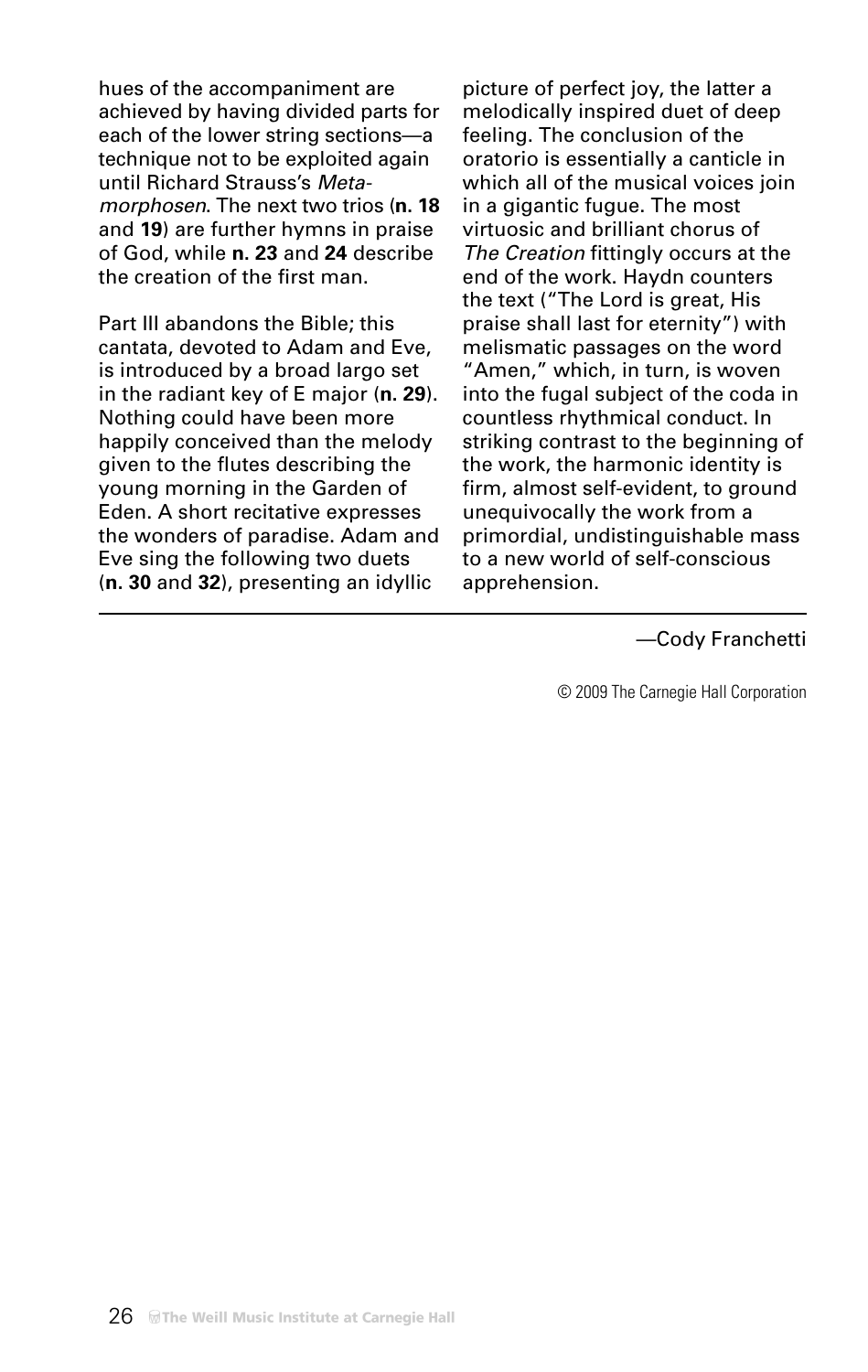# The Artists

## HELMUTH RILLING

Born in 1933 in Stuttgart, Helmuth Rilling is active as conductor, pedagogue, and ambassador for the music of J. S. Bach worldwide.

In 1954 Rilling founded the Gächinger Kantorei; in 1965 he founded the Bach Collegium Stuttgart as the choir's regular orchestral partner. Rilling has since been intensely involved with the works of J. S. Bach and has felt a strong link to this composer's works. In addition, Rilling has been a fervent advocate of neglected Romantic choral music, and of commissioning and performing contemporary choral music. In 2000 Rilling led the critically acclaimed premiere of Passions composed by Wolfgang Rihm, Sofia Gubaidulina, Osvaldo Golijov, and Tan Dun.

Either with his house ensembles in Stuttgart or as a guest conductor, Rilling is active on the international concert podium, performing regularly throughout Europe, the US, and Canada. He has a special friendship dating back 30 years with the Israel Philharmonic, and since 1970 has been Artistic Director of the Oregon Bach Festival. Rilling recently appeared with the Toronto Symphony Orchestra (where he has appeared annually as part of the Toronto International Bach



Festival), the National Arts Center Orchestra in Ottawa, the Minnesota Orchestra, the Detroit Symphony Orchestra, the Chicago Symphony Orchestra, and the National Symphony Orchestra. In 2007 he led a choral workshop at Carnegie Hall that culminated in a performance of J. S. Bach's St. Matthew Passion. In January 2005 he led a highly acclaimed premiere of Robert Levin's new completion of Mozart's Mass in C Minor at Carnegie Hall.

The many prizes Helmuth Rilling has received include the UNESCO International Music Prize in 1994 and the Theodor Heuss Prize in 1995. In 2003 he became an honorary member of the American Academy of the Arts and Sciences. He won a coveted Grammy Award in 2000 for his recording of Krzystof Penderecki's Credo and was again nominated in 2001 for his recording of Wolfgang Rihm's Deus Passus.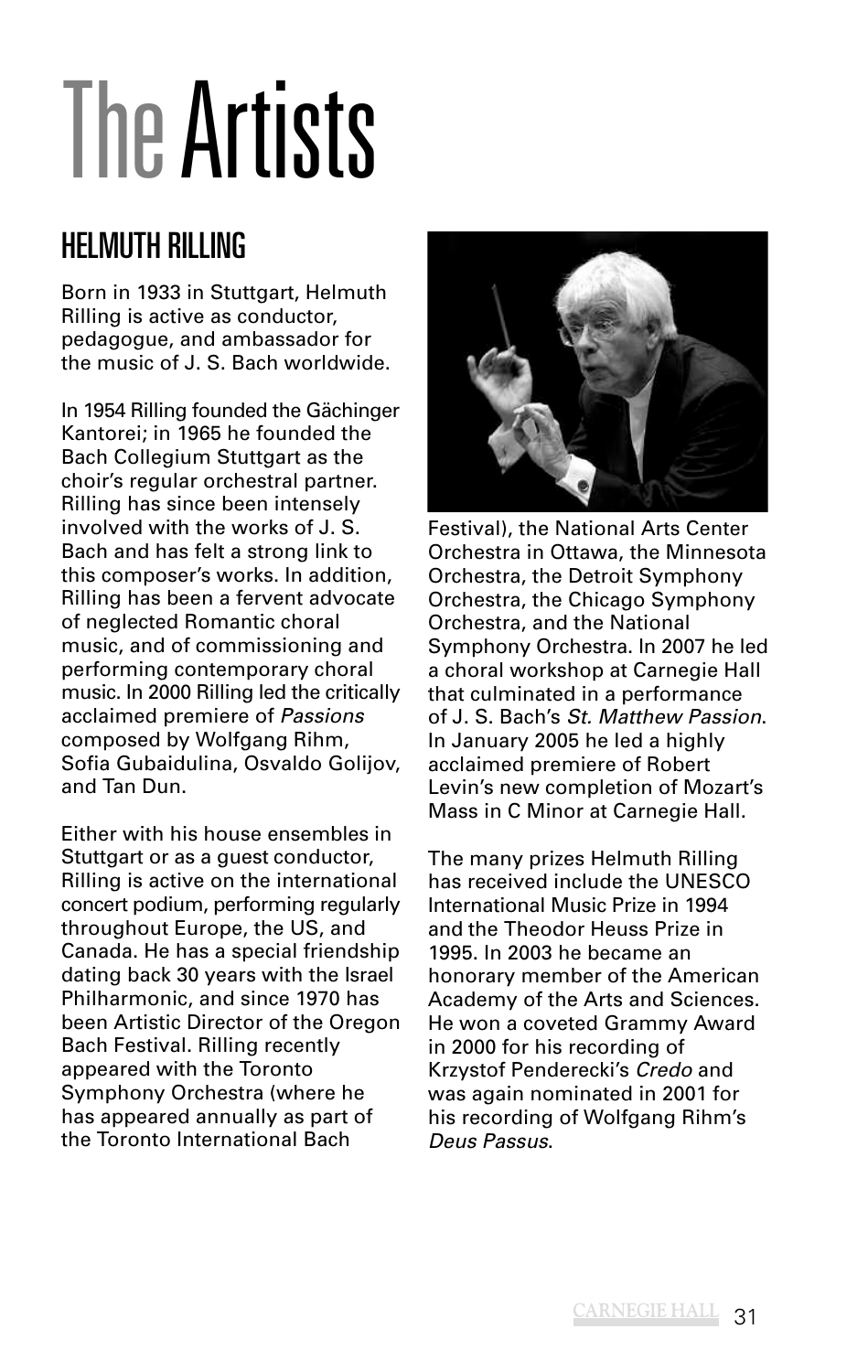## SUSAN GRITTON

Winner of the 1994 Kathleen Ferrier Memorial Prize, Susan Gritton studied botany at Oxford and London universities before taking up a career in singing.

Her operatic engagements have included Liù (Turandot), Micäela (Carmen), Mařenka (The Bartered Bride) and Ismene (Mitridate) for the Royal Opera House, Covent Garden; Konstanze (Die Entführung aus dem Serail), Vitellia (La clemenza di Tito), Romilda (Xerxes), Cleopatra (Giulio Cesare), the title roles of Rodelinda and Fiordiligi at the Bayerische Staatsoper, Munich; and Donna Anna (Don Giovanni) at Opéra de Montréal. Her many roles at the English National Opera have included Countess Almaviva (Le Nozze di Figaro), Pamina (Die Zauberflöte), Fiordiligi (Così fan tutte), Sophie (Der Rosenkavalier) and the title role of The Cunning Little Vixen.

Engagements this season include Konstanze at the Bayerische Staatsoper; Fiordiligi at the ENO and her operatic debut in Vienna in a newly staged production of Handel's Messiah. Future plans include her role debut as Ellen Orford (Peter Grimes) for Opera Australia and Blanche (Dialogues des Carmélites) at the Bayerische Staatsoper.

Gritton appears regularly in concert with many of the world's great orchestras and conductors in



venues such as the Musikverein in Vienna, the Berlin Philharmonie, the Amsterdam Concertgebouw, and the Salzburg Mozarteum. Her concert engagements this season include appearances with the Accademia Nazionale di Santa Cecilia and Pappano, and the Rotterdam Philharmonic with Frans Bruggen.

A regular recitalist, Gritton's appearances include Wigmore Hall with Graham Johnson, Lincoln Center with Eugene Asti, and the Oxford Lieder Festival. She has recorded songs by Britten, Medtner, Schubert, Fanny Hensel, and Clara Schumann. Her extensive discography also includes Handel's Saul, Solomon, Theodora (title role), Messiah, L'allegro, and The Choice of Hercules; Brahms's Requiem; Mozart's Requiem; masses by Haydn, Hummel, and Schubert; and the role of Mařenka in The Bartered Bride (nominated for a Grammy Award).

Gritton lives in Surrey with her husband and two children.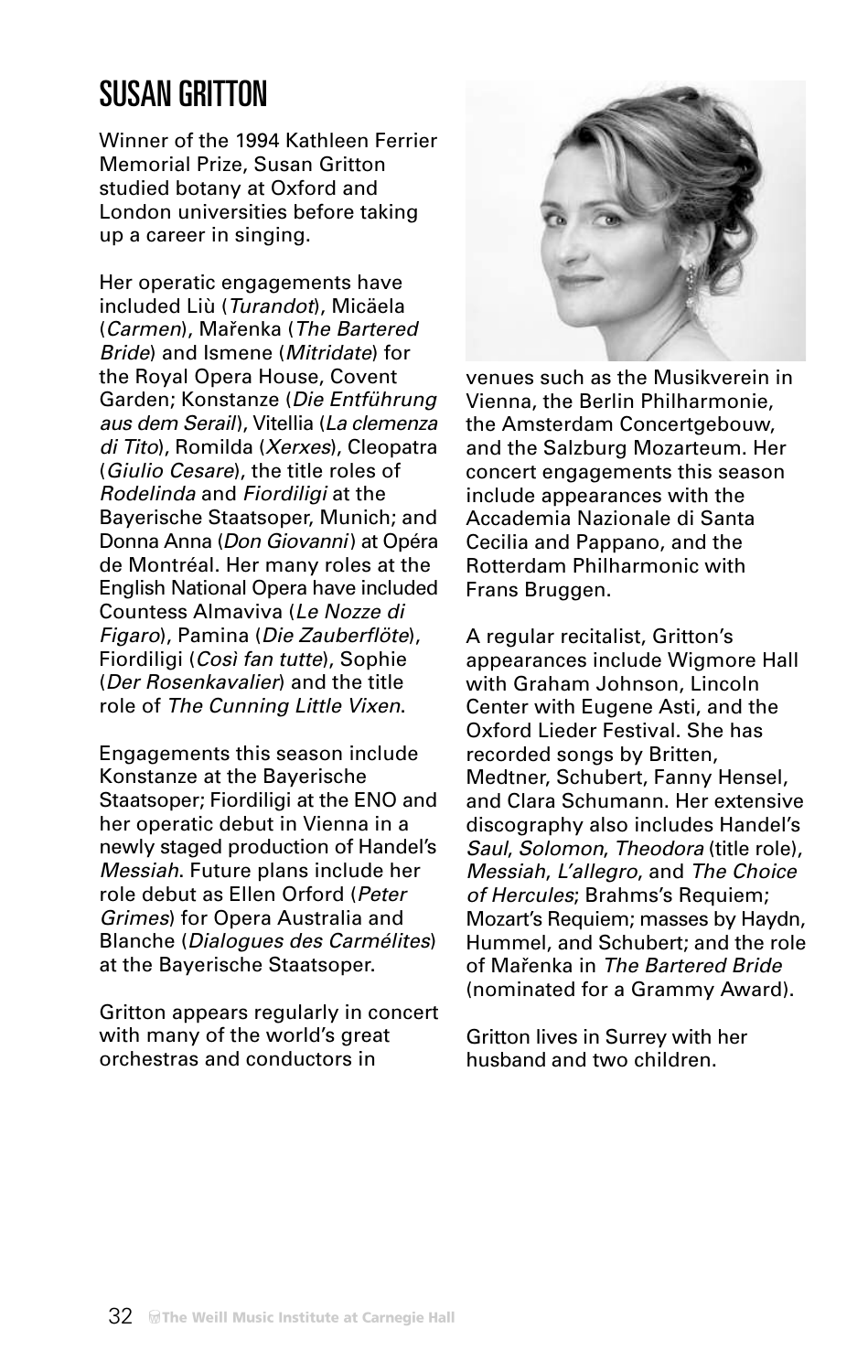## JAMES TAYLOR

With a repertoire ranging from the Renaissance to the 21st century, tenor James Taylor devotes much of his career to the oratorio and concert literature. One of the most sought-after Bach enthusiasts, Taylor debuted with the New York Philharmonic, and throughout the US, South America, Japan, Israel, and Europe.

Highlights of Taylor's 2008–2009 season include performances with the Saint Paul Chamber Orchestra led by Nicolas McGegan, the National Symphony, and Maestro Rilling. He sings the Britten War Requiem with Bramwell Tovey and the Vancouver Symphony, and Haydn's Stabat Mater with Bernard Labadie and Les Violins du Roy in Quebec and Montreal. International performances include Bach's Mass in B Minor in Bamberg with Sir Roger Norrington; Haydn's Orlando Paladino with Nikolaus Harnoncourt and the Berliner Philharmoniker; and Handel's Messiah with the State Orchestra of Brazil, conducted by John Neshling.

Taylor began the 2007–2008 season with performances of Bach's Mass in B Minor with the Akademie für



Alte Musik Berlin, and toured Britten's War Requiem with Helmuth Rilling, appearing at the Rheingau Musikfestival, in Stuttgart, and in Bonn at the Beethovenfest.

A native of Houston, James Taylor attended Texas Christian University as a student of Arden Hopkin. A Fulbright scholar, he studied at the Hochschule für Musik in Munich where he graduated in 1993 with a "Meisterklassendiplom." In May 2005 The Yale Institute of Sacred Music and Yale School of Music announced the appointment of James Taylor as Associate Professor of Voice in the Early Music, Song, and Chamber Ensemble program.

James Taylor can be heard on over 30 recordings.

## NATHAN BERG

Born in Saskatchewan, Canada, Nathan Berg has studied in Canada, the US, France, and finally at the Guildhall School of Music and Drama in London with Vera Rozsa, where he won the Gold Medal for Singers. A winner of prizes in the Royal Over-Seas League, Peter Pears, Kathleen Ferrier, and Walther Gruner Lieder competitions, Berg continues to receive international critical acclaim.



With repertoire including Bach, Handel, Mahler, and Verdi, Berg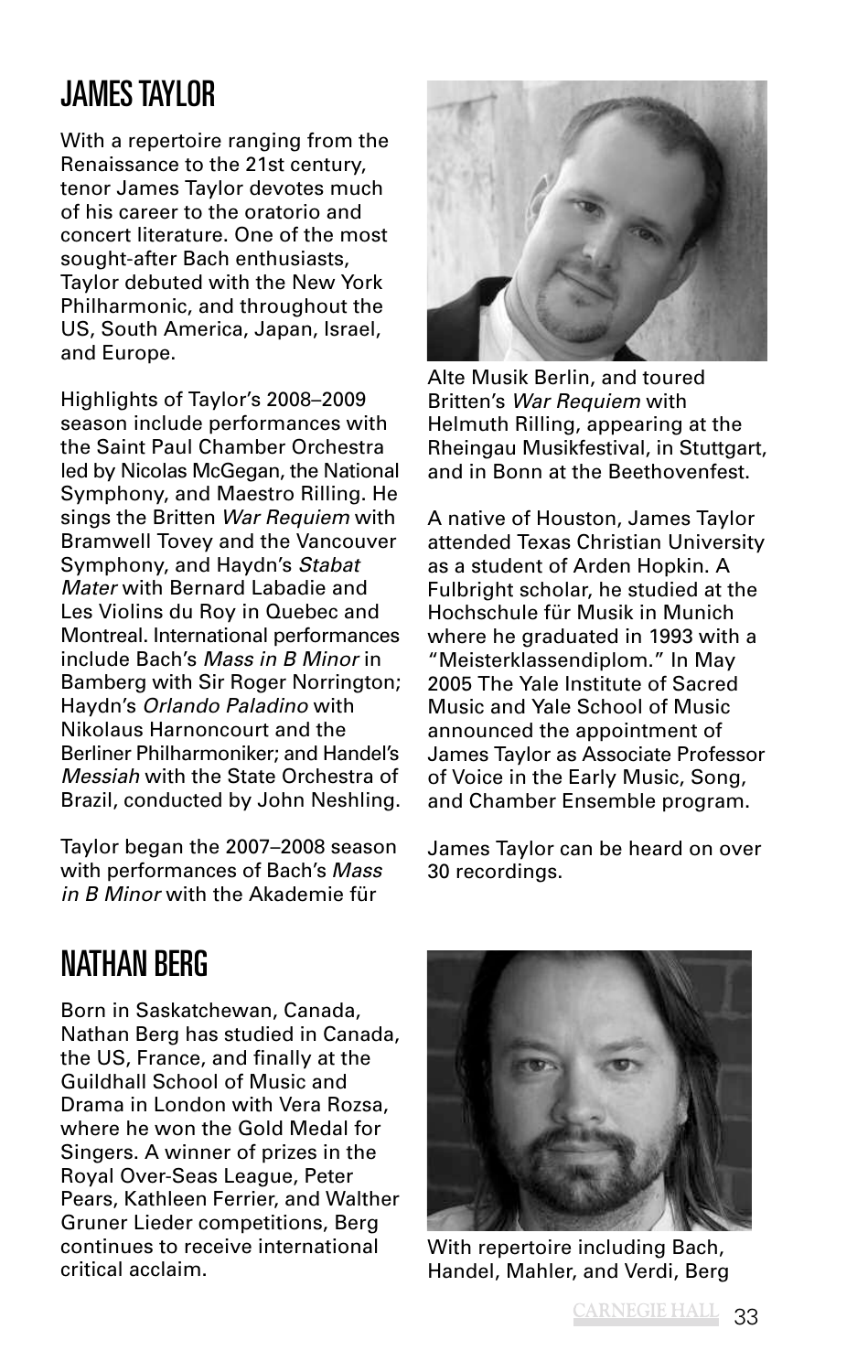has traveled extensively to perform with such conductors as Davis, Slatkin, Masur, Boulez, Harding, Hogwood, Salonen, Dutoit, Dohnanyi, Christie, Herreweghe, Tilson Thomas, Abbado, Norrington, Haenchen, Rilling, King, and Leppard. Berg has performed with numerous orchestras around the world, including the Los Angeles Philharmonic, the Chicago Symphony Orchestra, the Montreal Symphony, The Orchestra of the Age of Enlightenment, the National Symphony, the Rias Kammerchor, the Academy of Ancient Music, Les Arts Florissants, the Saint Louis Symphony, and the San Francisco Symphony Orchestra.

Operatic roles have included Argante in Rinaldo at the Bayerische Staatsoper in Munich; the title role in Le Nozze di Figaro for New York City Opera and the Netherlands Opera, with whom he also sang Manoa (Samson) and Mercurio (L'Incoronazione di Poppea);

## KATHY SALTZMAN ROMEY

Kathy Saltzman Romey is Director of Choral Activities at the University of Minnesota and Artistic Director of the Minnesota Chorale, the principal chorus of the Minnesota Orchestra.

Known for her meticulous training of choruses, Romey has prepared programs for such internationally recognized conductors as James Conlon, Lorin Maazel, Nicholas McGegan, Bobby McFerrin, Roger Norrington, Helmuth Rilling, Robert Shaw, Leonard Slatkin, and Osmo Vänskä. A staff member of the Oregon Bach Festival since 1984, Romey is also Principal Chorus Master of the Festival Choir,

Ferrando (Il Trovatore) in Trieste; Schaunard (La Boheme) for the Canadian Opera Company; and with Ozawa in Tokyo and Colline in La Bohème at the Opera de Paris Bastille and Vancouver Opera.

Engagements during the 2008–2009 season include Armide at the Theatre des Champs-Elysees, a European tour of Apollo and Daphne under Emmanuelle Haim, and concert performances of The Magic Flute with the Toronto Symphony Orchestra. Berg also performs Elijah with the Master Chorale of Washington and the Toronto Mendelssohn Choir, in addition to performances of Verdi's Requiem with Colorado Symphony and Brahms's Requiem with the National Arts Center Orchestra. Much of Berg's season is devoted to performances of The Creation under the baton of Helmuth Rilling. He also sings this work with the London Philharmonic Orchestra, under the direction of Adam Fischer.



which she prepares for annual performances and recording projects. She has assisted with 10 recordings, including the festival's Grammy Award–winning recording of Penderecki's Credo under Helmuth Rilling, and the 2008 Grammynominated recording of Beethoven's Ninth Symphony with Osmo Vänkä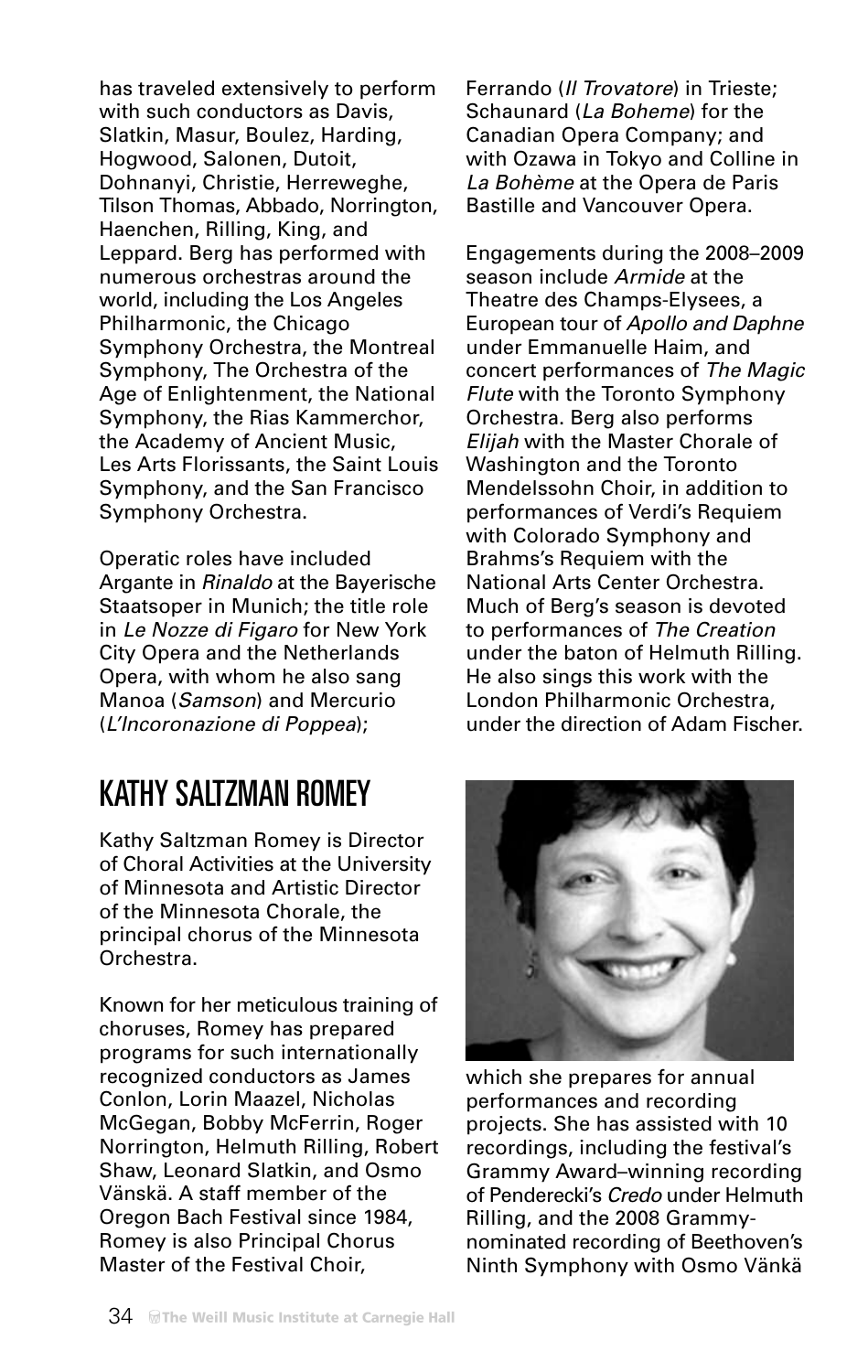and the Minnesota Orchestra and Chorale. Romey regularly serves as a chorus master to the Internationale Bachakademie Stuttgart for special programs and tours, and has also prepared programs with the Westminster Symphonic Choir and Netherlands Radio Choir. She has assisted Rilling with the Carnegie Hall Choral Workshops since 2005.

Romey earned a bachelor's in flute performance from the University

ORCHESTRA OF ST. LUKE'S

The 2008–2009 season marks the 34th year of America's foremost chamber orchestra, the Orchestra of St. Luke's, a musical organization that comprises the orchestra, the chamber ensemble, and the St. Luke's Arts Education Program. St. Luke's currently performs approximately 100 orchestral, chamber, and educational concerts throughout New York each year, all showcasing the hallmark collaborative spirit that has garnered consistent critical acclaim for vibrant music making of the highest order.

Formed at the Caramoor International Music Festival in summer 1979, the orchestra evolved from the St. Luke's Chamber Ensemble (founded in 1974), with ensemble members forming the orchestra's artistic core as principal players. In addition to being presented by Carnegie Hall in its annual series, the orchestra continues a collaborative relationship with the Hall spanning more than 20 years that currently includes participation in such events as annual holiday concerts, the Choral Workshop, Family Concerts, and concert presentations of musical theater. The orchestra is also engaged throughout the year in a

of Oregon in 1979, and an artistic degree in choral conducting under Helmuth Rilling from the Frankfurt Musikhochschule in 1984. She returned to the US to assist Dale Warland at Macalester College and served as director of choral activities at the college from 1985 to 1992. Active as a guest conductor and clinician, Romey was named 2002 Conductor of the Year by the Minnesota chapter of the American Choral Directors Association.



number of artistic collaborations, and serves each summer as orchestrain-residence at the Caramoor International Music Festival.

In chamber music, St. Luke's performs annual concert series in three of New York's most esteemed art institutions: the Morgan Library and Museum's Gilder Lehrman Hall, the Brooklyn Museum, and Dia:Beacon in upstate New York. The St. Luke's Arts Education Program comprises free education performances and yearlong inschool residencies supported by professional development for teachers and standards-based curriculum materials. The program serves 25,000 New York City schoolchildren and their teachers annually.

St. Luke's has released two critically acclaimed recordings on its own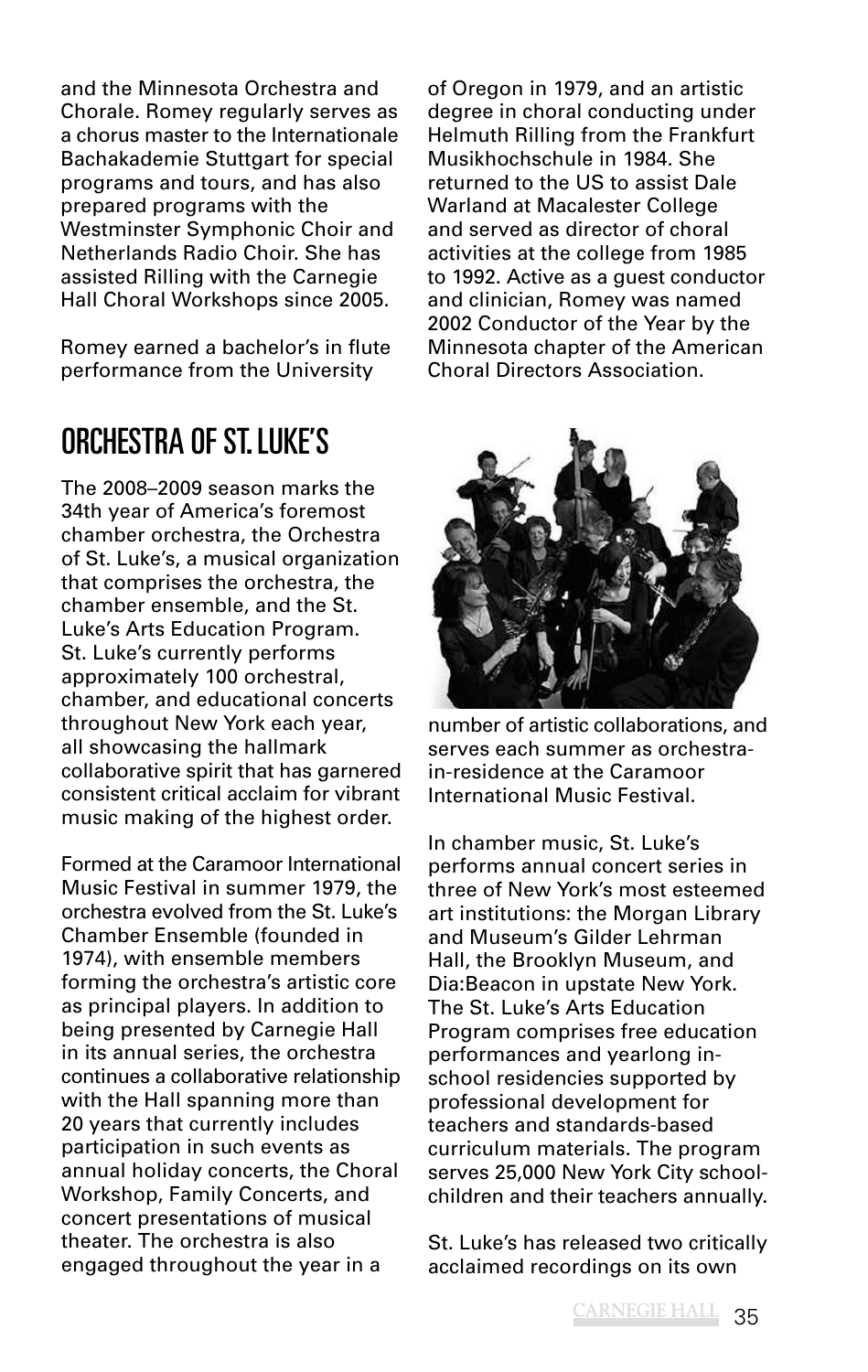label, St. Luke's Collection: Mozart's Symphonies Nos. 39 and 41, "Jupiter," under the direction of Donald Runnicles, and Bach's "Brandenburg" Concertos. The collection also includes Morning, Noon, and Evening, featuring Haydn's Symphonies Nos. 6, 7, and 8; With Valour Abounding, featuring music by Handel inspired by the Old Testament; and a DVD of Vivaldi's The Four Seasons

accompanied by animated artwork by New York City public school students. These are the most recent additions to an already stellar and extensive discography, numbering more than 70 recordings, that includes four Grammy Award– winning discs.

Visit OSLmusic.org for the St. Luke's calendar of events, tickets, and more information.

## ORCHESTRA OF ST. LUKE'S

Marianne C. Lockwood, Executive Director and President Elizabeth Ostrow, Vice President, Artistic Planning Katy Clark, Managing Director and Vice President

#### VIOLIN

Krista Bennion Feeney, Concertmaster Mayuki Fukuhara Eriko Sato Mitsuru Tsubota Robin Bushman Christoph Franzgrote Conrad Harris Karl Kawahara Anca Nicolau Ellen Payne Robert Shaw Mineko Yajima Gregor Kitzis Fritz Krakowski Rebecca Muir Sara Parkins Andrea Schultz Robin Zeh

#### VIOLA

Louise Schulman Ronald Lawrence Lois Martin Ann Roggen Sally Shumway Liuh-Wen Ting

#### CELLO

Myron Lutzke Daire FitzGerald Rosalyn Clarke Karl Bennion

#### DOUBLE BASS

John Feeney Anthony Falanga Lewis Paer

#### **FLUTE**

Elizabeth Mann Sheryl Henze Gen Shinkai

#### OBOE

Melanie Feld James Roe

#### CLARINET

Steven Hartman Meryl Abt

BASSOON

Frank Morelli Gil Dejean Charles McCracken

#### **HORN**

RJ Kelley Theresa MacDonnell

#### TRUMPET Carl Albach

Louis Hanzlik

#### **TROMBONE**

Michael Powell Kenneth Finn John Rojak

TIMPANI David Nyberg

CONTINUO Robert Wolinsky

\*Member of St. Luke's Chamber Ensemble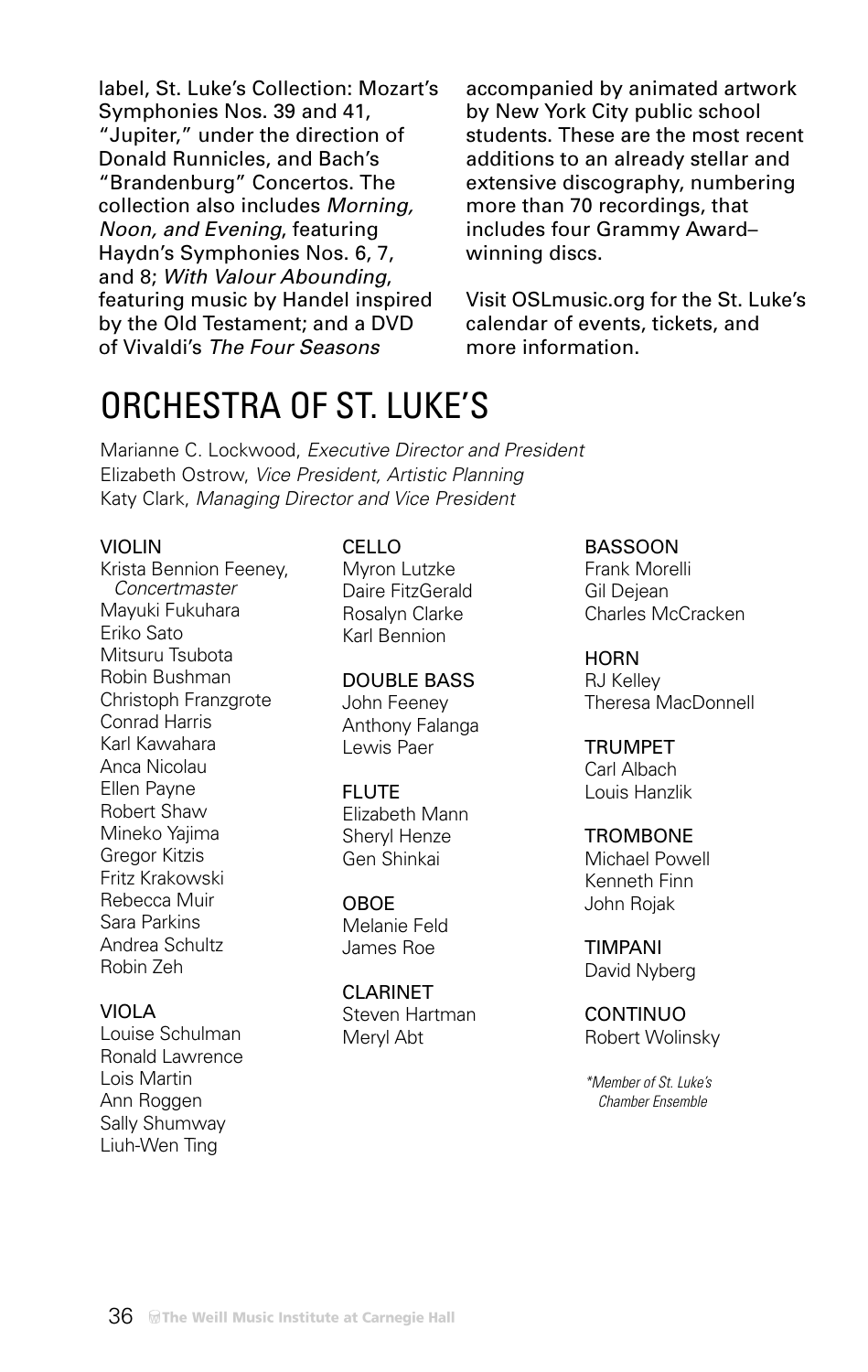## CARNEGIE HALL FESTIVAL CHORUS

### SOPRANO

Jennah Delp Joy Dupuis Emily Camillo Eagen Melinda Enns Christina H. Fairweather Christine Howlett Linh Kauffman Christine Laird Linda Mack Jessica McCormack Jennifer N. Michalik Julia Woods Morrison Sarah Moulton Alexa Nieschlag Melanie Russell

## ALTO

Biraj Barkakaty Alta Dantzler Robert Fertitta Lisa Marie Foltz Liz Geisewite Marjorie Johnston Mary Katheryn Monteith Daniel I. Moody Debra Scroggins Suzanne Schwing Elizabeth Anne Thorne Helen H. Van Wyck Lidiya Yankovskaya Laurie Yorr

#### **TENOR**

Reuven Aristigueta Nathan Carlisle Daniel Coakwell Andrew Crane Drake Dantzler Cory B. Davis Wyatt Ford Ethan Fran Gerald Grahame David Hays Leo Leal Michael C. Lister Wilson Nichols Steven Wilson

## BASS-BARITONE

David Farwig Kyle Ferrill Wayne A. Hanmer Matthew Hoch Marlon Hurst Scott Jarrett Alexander Jones Thomas McCargar Neil Netherly Andrew Nolen Matthew Olson Trevor Pollack Nicholas Probst Louis E. Seymour II Kevin A. Smith